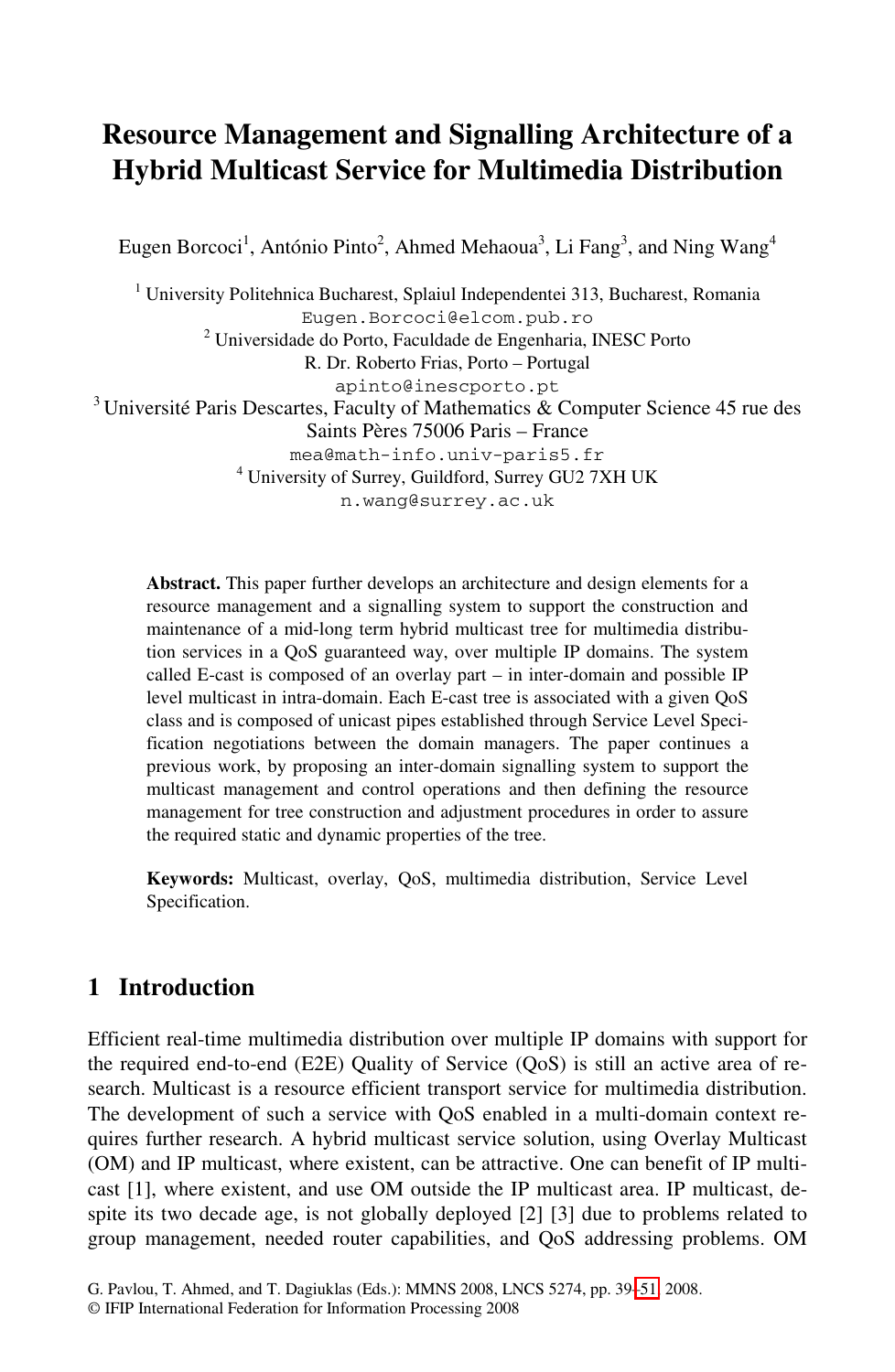[4]–[9] presents lower efficiency and speed but eases the implementation of multicast services by not relying on network layer multicast capabilities. Therefore, in this paper, a hybrid solution is considered.

An E2E guaranteed QoS capability over multiple domains infrastructure requires an integrated management system to manage the high level services. On the other side, an important requirement is to still maintain the independency, in terms of resource management, in each network domain. The FP6 IST-507637 project *"End-to-End QoS through Integrated Management of Content, Networks and Terminals"*   $(ENTHRONE)^{1}$  has proposed an architecture that creates Audio/Video (A/V) service distribution chains [11]-[14] with support for content generation and protection, distribution across QoS-enabled heterogeneous networks and the delivery of content to user terminals.

ENTHRONE's key component is the *Integrated Management Supervisor (EIMS)*  [11][12]. The EIMS is built on top of a heterogeneous network infrastructure and manages high level services. Examples of such high level services are Video on Demand (VoD), multimedia streaming, E-learning, and IPTV. The EIMS is also responsible for the E2E IP connectivity, but still maintains independence on network resource management and low level QoS mechanisms.

The EIMS assures E2E QoS provisioning by achieving the required coherence between entities, w.r.t. management and control activities. This is based on *Service Level Agreements/Specifications (SLAs/SLSs)* concepts which are used to express inter-entities commitments [12] [13]. In order to transport the SLA/SLS messages, an appropriate set of signalling protocols have been designed. Each EIMS entity, at a Network Provider (NP), cooperates with the local intra-domain Network Resource Manager (RM) in order to ask for resources in the network.

The architecture is flexible, supporting several business models, including scenarios where different entities cooperate to create value-added services for end-users. The main entities considered are: *Service Providers (SP), Content Providers (CP), Network Providers (NP), Content Consumers (CC), and Access Network Providers (ANP)* [11] [14]. The CPs usually own *Content Servers (CSs)* that are used to generate content for the CCs. The SP provides high level services to the end-users. The NPs role is twofold: 1) to cooperate with each others in the E2E chain and 2) to manage their autonomous network domains. The ANPs manage the Access Networks. In practice, several roles can be played by the same business entity.

The EIMS includes a multicast service, offered by a subsystem called E-cast, which was realised in a hybrid form (OM combined with IP multicast, where existent) and including a special component to manage it. In [10],[12] and [14], the principles of the E-cast have been defined and the architecture of the multicast solution was outlined.

The E-cast main objectives are: to provide a scalable multi-domain solution independent of IP multicast capabilities of the core and access networks; to allow a seamless integration of the E-cast in the existing EIMS framework (which used mid-long term QoS enabled transport pipes called pSLS-links); to address the requirements of new services like IPTV; and to be able to take benefit of the IP multicast in IP domains where it is deployed. The multicast tree construction and maintenance is based on inter-domain resource management and signalling protocols between NPs.

l

<sup>&</sup>lt;sup>1</sup> This work has been supported by IST FP6 038463 ENTHRONE Project.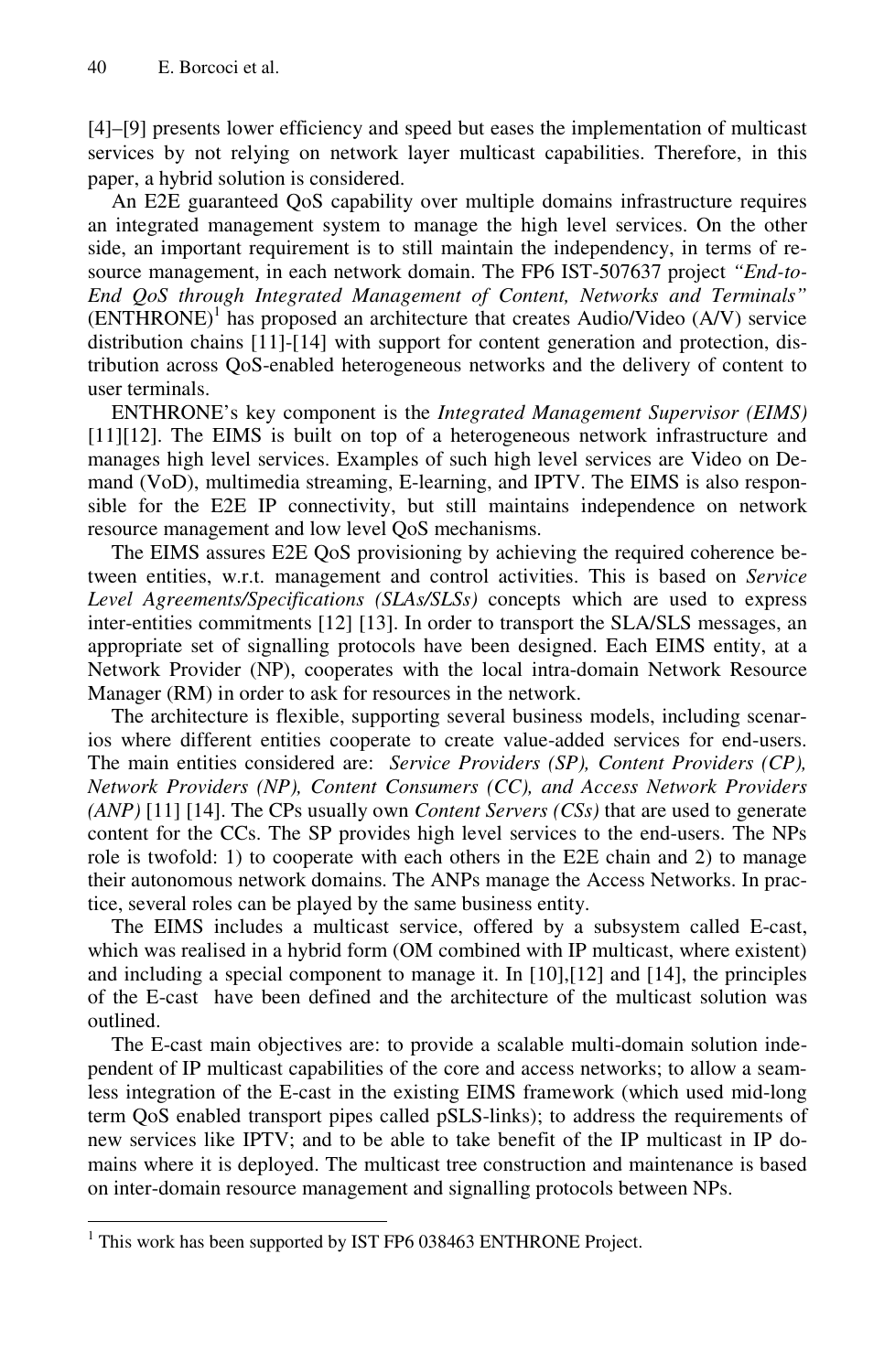This work is a continuation of [10]. In Section 2 the general connectivity services framework of ENTHRONE is summarised. The E-cast hybrid multicast service is outlined in Section 3. Section 4 extends the ENTHRONE inter-domain signalling system to support the overlay and IP multicast. The Section 5 introduces the resource management to assure the multicast tree dynamicity. The Section 6 presents the conclusions.

### **2 Connectivity Services Management in ENTHRONE**

The EIMS manages an overlay connectivity service based on forecasted information (there exists a Service Planning function) about future users. The SP decides on the construction of logical multi-domain, uni-directional, QoS-enabled aggregated pipes (pSLS-links established prior to real data flows transport). They span over IP core domains crossed by the path from known content servers (CSs) to forecasted regions of expected CCs, which are seen as destination [11], [12]. Each pSLS-link belongs to a given QoS class of service.

The pSLS-link is composed of segments. Each pSLS-link is negotiated and agreed between SP and the first NP placed in the path towards the regions that contain CCs. In its turn, each NP must negotiate and agree on a new segment with the following NP in the path, until the CCs region is reached (*provider pSLS subscription phase*). Each request from a domain is subject to Admission Control (AC) by the requested domain. The EIMS entities performing negotiations and AC are called Network Service Managers (NSM). They are distributed in SP (NSM@SP) and also in the NPs (NSM@NP). Below each NSM@NP there is an Intra-domain Network Resource Manger (RM) whose task is to manage the domain's resources and their links to its neighbours. A negotiation protocol EQoS-pSLS-S/I-NP has been designed [13] to transport the negotiation messages between NSMs.

To avoid inter-domain routing awareness by SP, the forward cascaded mode for inter-domain peering has been selected. Therefore the task of inter-domain path selection from the CS to the CCs regions is performed by each NP. The pSLS request contains all QoS parameters desired (bandwidth, delay, jitter, loss rate). Each NSM@NP is aware of QoS capabilities of its internal paths and also of QoS capabilities of interdomain links towards the neighbour domains. These capabilities are expressed at overlay level as Traffic Trunks (TT), in terms of bandwidth available, delays, etc. This information has been previously communicated to the NSM@NP by its "lower layer" (RM).

To increase the dynamicity of connectivity services management, the ENTHRONE distinguishes two operations on SLSs [11]-[14]: subscription, by which the necessary resources are logically reserved, and invocation, by which the network resources are actually allocated. The subscription allows EIMS to abstract network resources in terms of end-to-end virtual pipes. After pSLS subscription, SP may later decide on the installation of pSLS-links in the network (*pSLS invocation phase*), by instructing its NSM@NPs to request to the NRM of each domain to perform resource allocation.

After pSLS-link invocation, several individual pipes (cSLS-links), i.e. slices of the pSLS-links, can be agreed and allocated for CCs at their request. The cSLS-links are established by the NSM@SP at request of an EIMS subsystem called *Customer*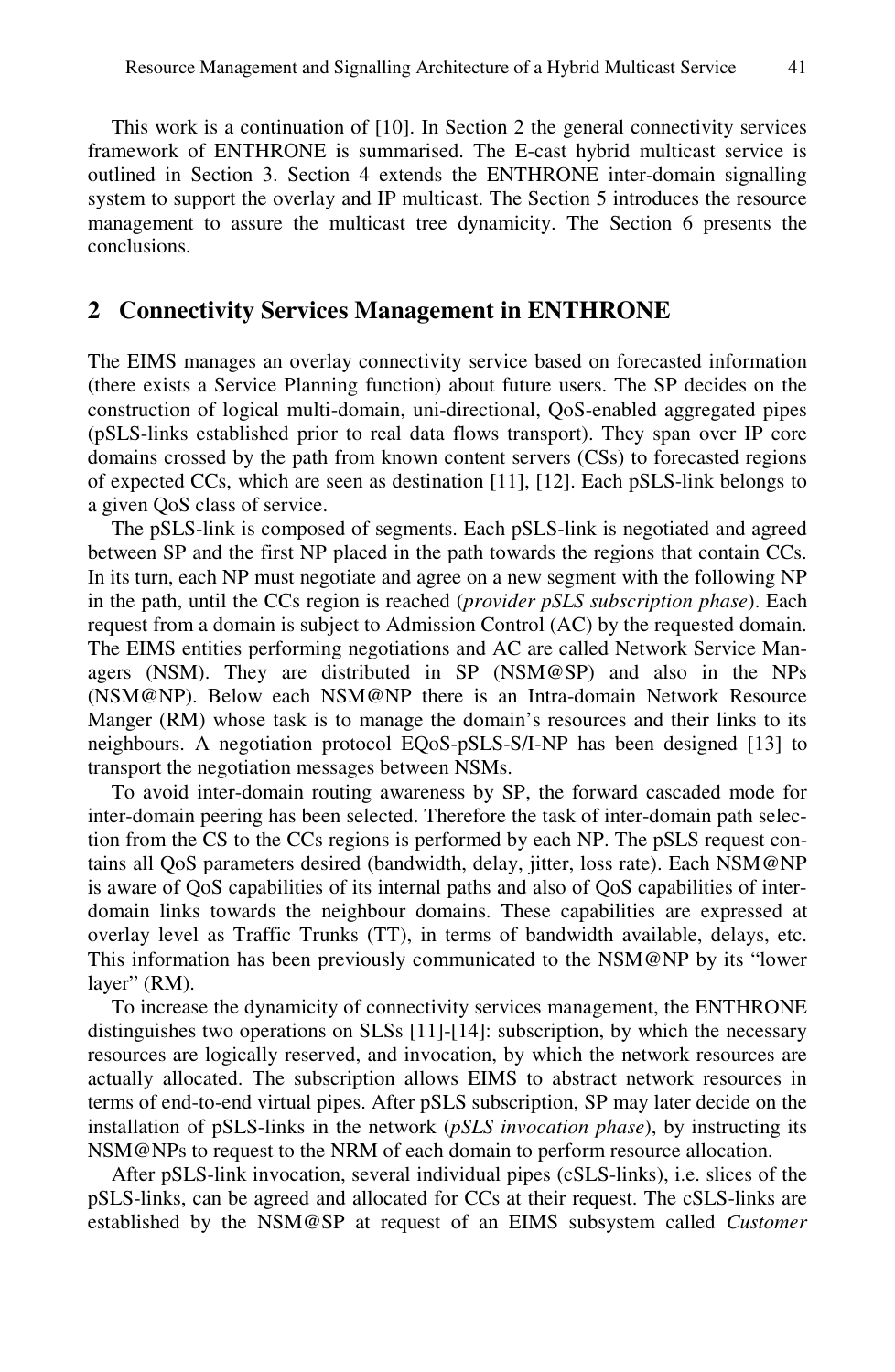*Service Manager at SP* (*CustSrvMngr@SP*) on behalf of a CC. The cSLS parameters are a mapped version of an agreement established between the *CustSrvMngr@SP* and a CC to reserve the required resources. The cSLS-links pass through the pSLS-links and are extended ("last mile" segment) to the CC's Access Network (AN). Thus, the ENTHRONE solution avoids *per flow* inter-domain signalling. The NSM@SP should communicate with AN Resource Manager to request resource reservation (cSLS subscription phase) and then allocation (cSLS invocation) in the AN for each individual flow.

# **3 Hybrid Multicast System**

The E-cast system is built on existing ENTHRONE management infrastructure [10], [12]. E-cast uses overlay multicast (E-cast(o)) for multi-domain multicast and, if available, IP multicast (E-cast(ip)) in the IP core of the leaf domains of the overlay multicast trees. In such leaf domains, numerous branches are expected and thus the E-Cast(ip) trees are grafted on leaf nodes of E-cast(o) trees. The E-cast tree branches are actually the QoS enabled pSLS-links. The set of unicast pSLS-links used to setup an E-cast(o) is named *mcast-pSLS-tree* and is used to transport multiple streams in multicast. The associated multicast pSLS is the group of underlying individual pSLSs contracts. A *mcast-pSLS-tree* holds a set of *mcast-cSLS-trees*, each one representing a subset of the resources available in the *mcast-pSLS-tree*. The *mcast-cSLS-tree* is composed of a set of unicast cSLS-links, each one associated with a single multicast stream (e.g. an IPTV channel). The E-cast system may include intra-domain IP multicast (E-cast(ip)), based on Protocol Independent Multicast - Sparse Mode/Single Source Multicast (PIM-SM/SSM) [16]. Additionally to standard PIM-SM/SSM, the E-cast(ip) provides QoS guarantees by creating at IP level, a single domain tree based on pSLSs.

## **3.1 Overlay Multicast (E-cast(o))**

An E-cast tree is composed of several entities called EN nodes. Each one may assume one or more of the following roles [10], [12], [14]: *E-cast root node* - multicast streams entry point for the E-cast(o) tree; *E-cast intermediate nodes* - located in different Autonomous Systems (AS); *E-cast(o) proxy nodes (EPN*) - leaves of the E-cast(o) trees, usually located at the ingress of ANs; *E-cast cross-layer nodes (EXN)* - which terminate the E-cast(o) and act as IP multicast sources by introducing group addresses in the data packets and delivering them to the IP multicast tree. An EN may belong to different E-cast trees, playing different roles in each tree. The number and placement of E-cast nodes are determined by the service planning activities. The management entities for multicast are Multicast Manager at SP (McastMngr@SP) and Multicast Manager at NP (McastMngr@NP). The E-cast(o) tree construction [14] is shortly described next.

Initially, an E-cast(o) mesh is setup by logically interconnecting ENs. To perform the E-cast(o) tree construction, the McastMngr@SP , gets as input information the root and leaves IDs of the tree and also information on the E-cast(o) mesh. The construction of the mesh is based on the "*Locate, Cluster and Conquer"* principle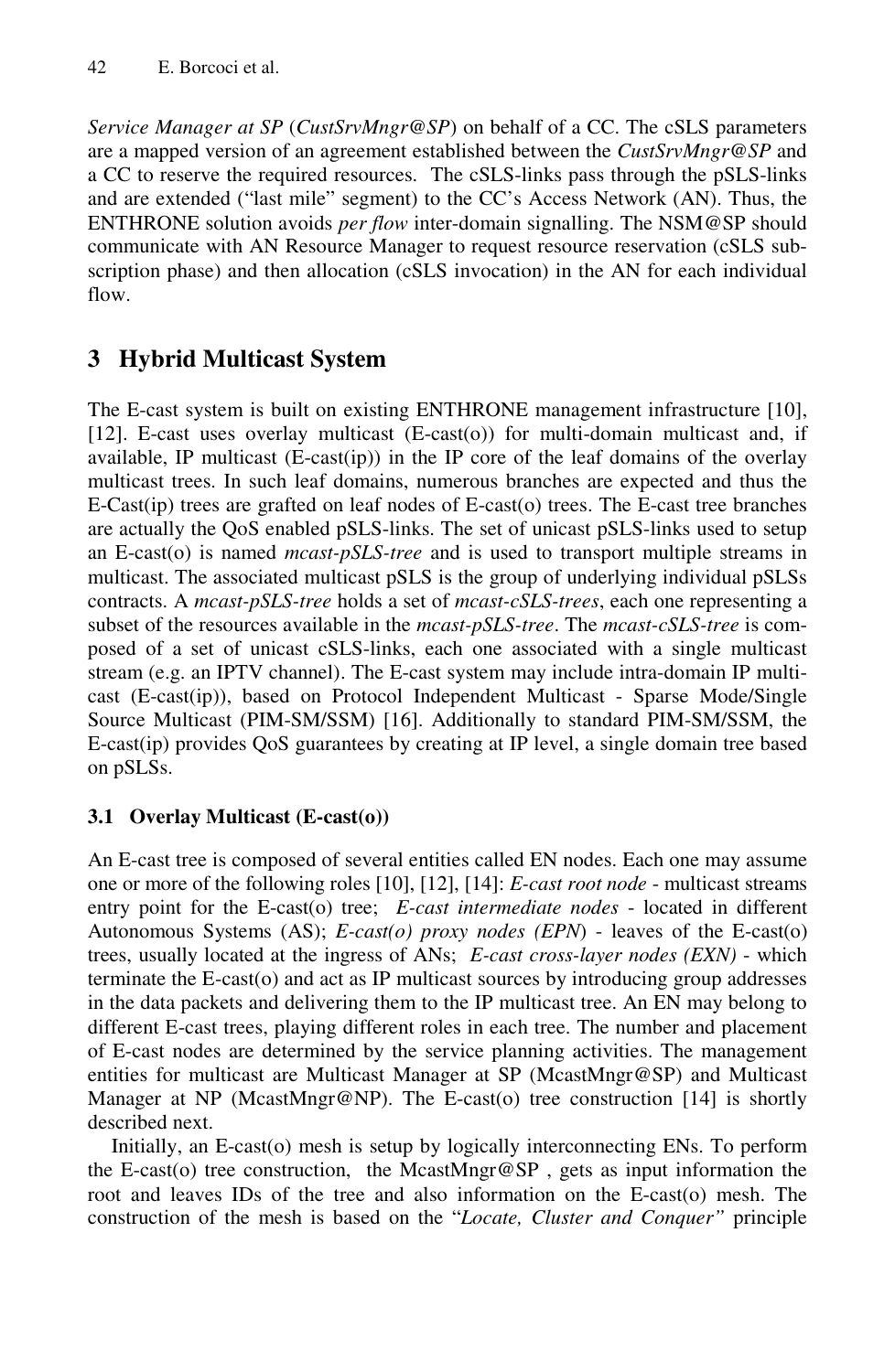described in [10], and in [15]; this phase is not in the scope of this paper.The algorithm used for the tree construction is a variation of the Dijkstra shortest path algorithm (SPF) that also considers constraints and a composite metric based on delay. Then, the McastMngr@SP subscribes the multicast pSLS to NSM@SP. The invocation of the multicast pSLS may happen at a later time, but never before using the E-cast(o) tree to transport a multicast stream. The subscription and invocation of individual unicast pSLSs that compose the multicast pSLS, and the actions required in each AS, are performed by NSM@SP and NSM@NPs.

Then McastMngr@SP subscribes and invokes the appropriate mcast-cSLS-tree associated to a stream, prior to any packet being replicated and forwarded along a branch of the E-cast(o) tree. Consequently, the McastMngr@SP instructs all EN nodes (root, intermediate, proxies, cross-layer) on how to replicate the packets of the stream along the tree. The E-cast proxy nodes send the packets to access networks. The E-cast cross-layer nodes cooperate with an IP multicast agent to translate unicast address to IP multicast group address, and forward packets to the PIM-SM/SSM tree.

#### **3.2 IP Multicast (E-cast(ip))**

The ENTHRONE selected PIM-SM/SSM as a significant and largely used protocol at IP layer. In our case it is used in an extended mode, based on multicast pSLSs, to provide IP multicast with QoS guarantees within a leaf domain. The construction of E-cast(ip) tree is performed by the NSM@NP of the leaf domain, upon request of the NSM@SP. At its turn NSM@SP has been requested to do that by the McastMngr@SP. The request parameters are: the QoS class, the stream source (E-cast(o) cross-layer node), and the access networks IDs of prospective consumers.

The E-cast can, in principle, support deployment variations regarding the distribution of flows in the AN. If each AN connected to the leaf AS comprises an E-cast(o) proxy node, then they may receive flows from the egress multicast routers of the leaf AS and distribute them into ANs. If not, the egress routers of the leaf AS can directly distribute the flows in multicast mode, using a group address as destination, into the AN.

### **4 p/cSLS Signalling for Multicast**

This section proposes the E-cast(o) signalling support. The identified requirements are: to use ENTHRONE's existing unicast negotiation protocols; to scale in terms of the amount of signalling used per tree branch; to have parallel transaction capability; to support both the E-cast(o) and E-cast(ip).

The solution extends the ENTHRONE signalling framework [13] to enable multicast management. The multicast tree is controlled by McastMngr@SP and is composed of unicast point-to-point pSLS links between E-cast nodes (EN). The McastMngr@SP first determines all the tree elements, namely the root node, the intermediate nodes, the leaf nodes (i.e. topology) and QoS class. Then, it requests NSM@SP to trigger the mcast-pSLS-tree construction. Each negotiated pSLS establishes a virtual link with specific QoS guarantees between two ENs. The NSM@SP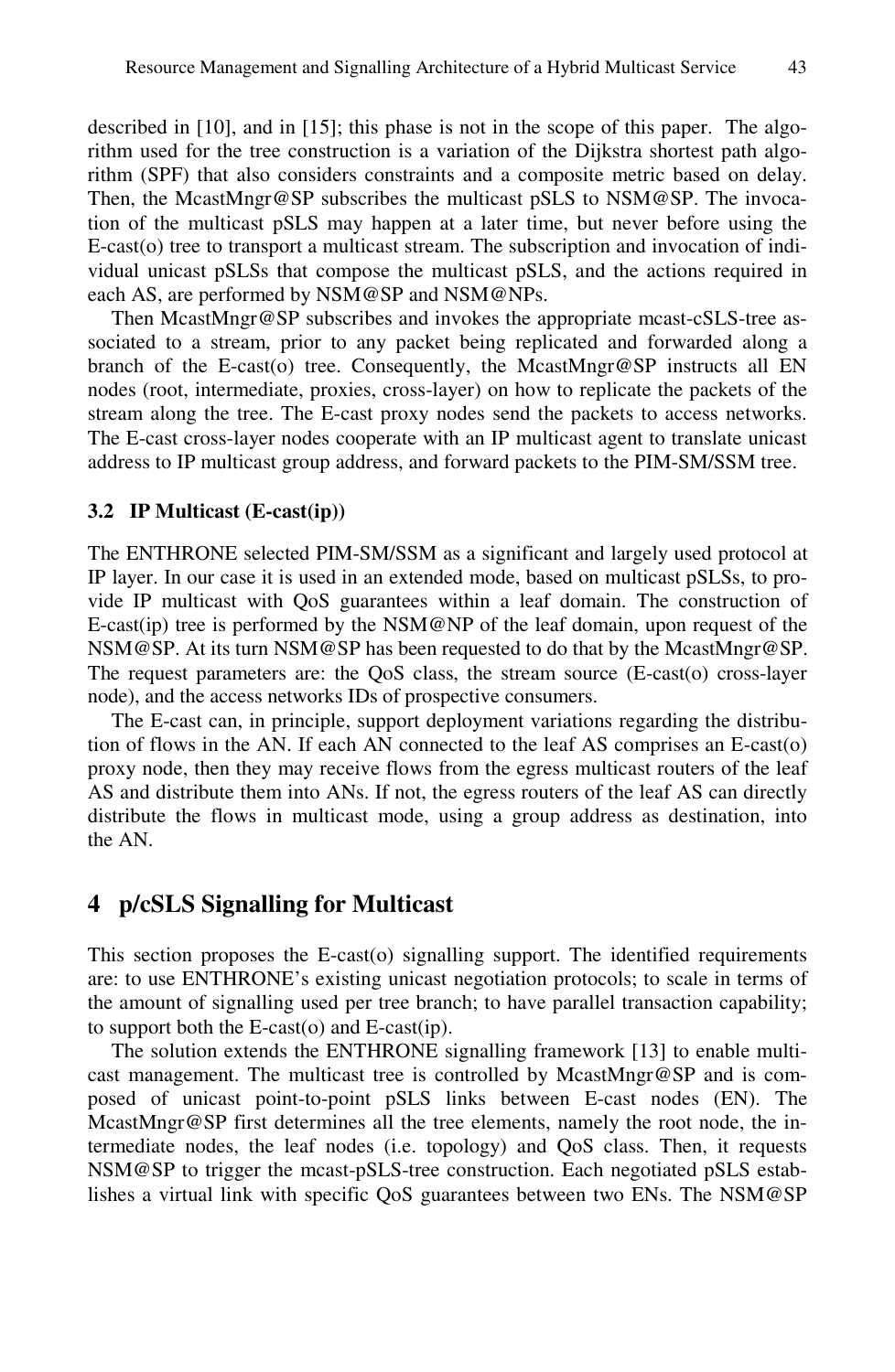reports on the success of the pSLS-links establishment to the McastMngr@SP. Then the McastMngr@SP instructs the ENs to act as root/intermediate/proxy/x-layer nodes on the E-cast tree.

The NSM@SP is tree-topology unaware; it receives a list of pSLS links to be established from the McastMngr@SP. The set of all pSLS-links negotiated by the McastMngr@SP define the overlay tree topology, and, in case of some segments failures, the McastMngr@SP decides upon next actions.

Figure 1 presents an example scenario of the E-cast(o) tree construction that comprises several phases..

First, the McastMngr@SP requests to NSM@SP to construct the {EN1-EN2, EN1- EN4, EN1-EN5, EN2-EN3, EN4-…, EN5-EN6, EN5-EN7} pSLS-links. Then the NSM@SP launches several parallel and independent transactions as shown in the Table 1. Note that, for each pSLS-link request, the forwarding cascade mode is still valid. If required, each intermediate NSM@NP will contact other neighbour NSM@NPs to realize the chain. In step three the NSM@NPs respond to NSM@SP. Finally the NSM@SP returns a list of results to McastMngr@SP which proceeds to the next actions.



**Fig. 1.** pSLS signalling for E-cast tree construction. NSM – Network Service Manager; RM – Intra-domain Network Resource Manger.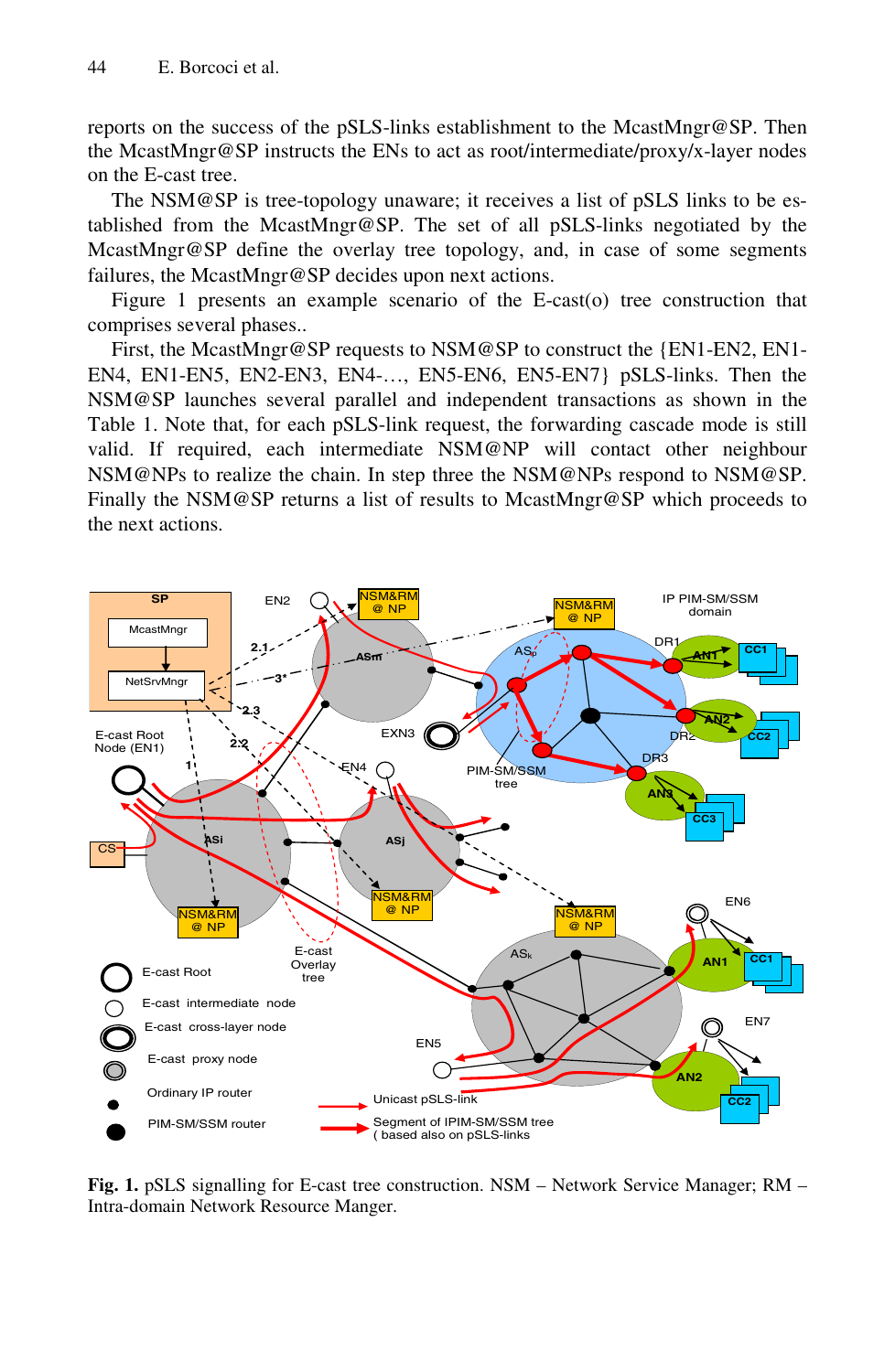| pSLS request<br>from NSM@SP<br># | NSM@NP to<br>solve the pSLS<br>request | pSLS<br>link<br>origin | pSLS-link<br>end             | <b>Notes</b>                                    |
|----------------------------------|----------------------------------------|------------------------|------------------------------|-------------------------------------------------|
|                                  | NSM i                                  | EN1                    | EN2                          |                                                 |
|                                  |                                        |                        | EN4                          |                                                 |
|                                  |                                        |                        | EN <sub>5</sub>              | Requests for<br>$E\text{-}cast(o)$ tree<br>only |
| 2.1                              | $NSM_m$                                | EN <sub>2</sub>        | EXN <sub>3</sub>             |                                                 |
| 2.2                              | NSM j                                  | EN4                    | $\cdots$                     |                                                 |
|                                  |                                        | EN4                    | .                            |                                                 |
| 2.3                              | NSM k                                  | EN <sub>5</sub>        | EN <sub>6</sub>              |                                                 |
|                                  |                                        |                        | EN7                          |                                                 |
| $3*$                             | $NSM_p$                                | EXN <sub>3</sub>       | DR1, DR2,<br>DR <sub>3</sub> | Request for<br>$E$ -cast $(ip)$ tree.           |

**Table 1.** pSLS requests to construct an example E-cast tree

Figure 2 illustrates a Message Sequence Chart of the signalling used in the mcast-pSLS-tree subscription phase.



Fig. 2. Message Sequence Chart for Build E-cast(0) or E-cast(IP) tree use case, illustrating communication between EIMS entities and EN nodes

The signalling inside a core IP domain for establishing an IP multicast tree will be detailed in another paper. The key issue is that, using the above signalling, the NSM@NP obtains all parameters required for the IP multicast tree. Enabling it to completely control the subscription and invocation of the tree based on PIM-SM/SSM protocol.

For multicast pSLS invocation signalling, the protocols and interfaces are similar to those used for subscription, except for the quantitative parameters. For multicast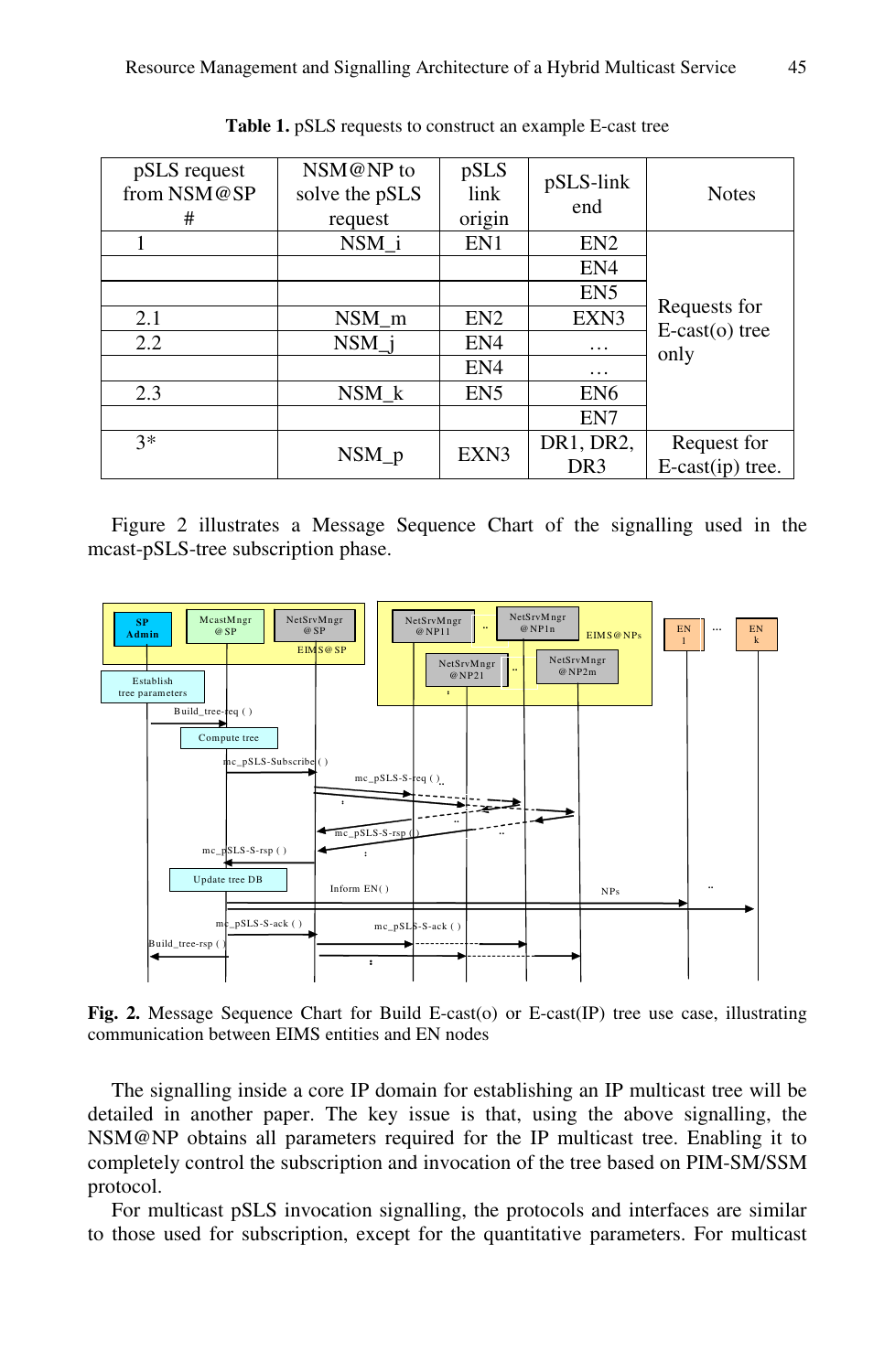cSLS signalling we note that, from the point of view of NSM@SP, this invocation only means AC applied at the entrance of the tree in order to see if a given mcast-cSLS request can be accommodated in the current pSLS-link. The result of AC (positive or negative) is stored. Additionally, the first NSM@NP that owns the ingress router is informed about the flow characteristics, allowing it to configure an appropriate police.

## **5 Resource Management**

In ENTHRONE the pSLS links are constructed after successfully accomplishing Admission Control (AC) in each IP domain. This is the basis of capability to guarantee the QoS. In multicast case also AC is applied. This check can be applied statically (at pSLS subscription epoch) or dynamically (at invocation time).

## **5.1 Admission Control for E-Cast Tree Subscription**

To construct the E-cast(o) tree the list of pSLS-links is asked to be established, by the McastMngr@SP to the NSM@SP. For each pSLS-link the usual AC similar to that applied in unicast case, [13], is performed. A successful multicast tree subscription means that every segment of the tree has successfully passed the AC test.

The NSM@SP response message to the McastMngr@SP indicates a success or a failure. In the failure case, the rejected pSLS links are individually reported by the NSM@SP to McastMngr@SP. The latter may react differently conforming the policies applied by the Service Planning entity of the SP together the McastMngr@SP.

The multicast IP tree is also established at pSLS level but the branches of this tree are intra-domain ones. The intra-domain is governed by an Intra-domain Network Resource Manager at NP (RM@NP). The additional problem in a real deployment is that RM@NP is not always willing to disclose to external parties its internal network topology and traffic load. Such a behaviour will make the AC problem more difficult than in overlay multicast tree case.

In unicast pSLS case AC is performed at NSM@NP based on its knowledge on virtual Traffic Trunks (TT) crossing the respective domain. This information is delivered by the RM@NP to NSM@NP. Performing AC on such a trunk (intra and interdomain) is sufficient, while it is checked at the entrance of the TT. At NSM level, each TT is independent of other TTs.

In IP multicast tree case the AC should be applied on each branch of the tree. The NSM@NP knows (from the parameters of the request message): the ingress node (router); the list of egress nodes (router); the bandwidth required; the QoS parameters required (e.g. maximum delay).

We make the simplifying assumption that the unicast and multicast pSLS-links are established in two different disjoint "resource planes", i.e. the RM@NP allocate an amount of resources to create multicast trees and this is separated from the resources for unicast pSLS-links. This choice can simplify significantly the management of resources because it decouples the unicast resource management from the multicast one. The unicast TT framework and AC executed at the level of NSM@NP remains not affected. Therefore the following solutions can be applied. Here policies issues may appear.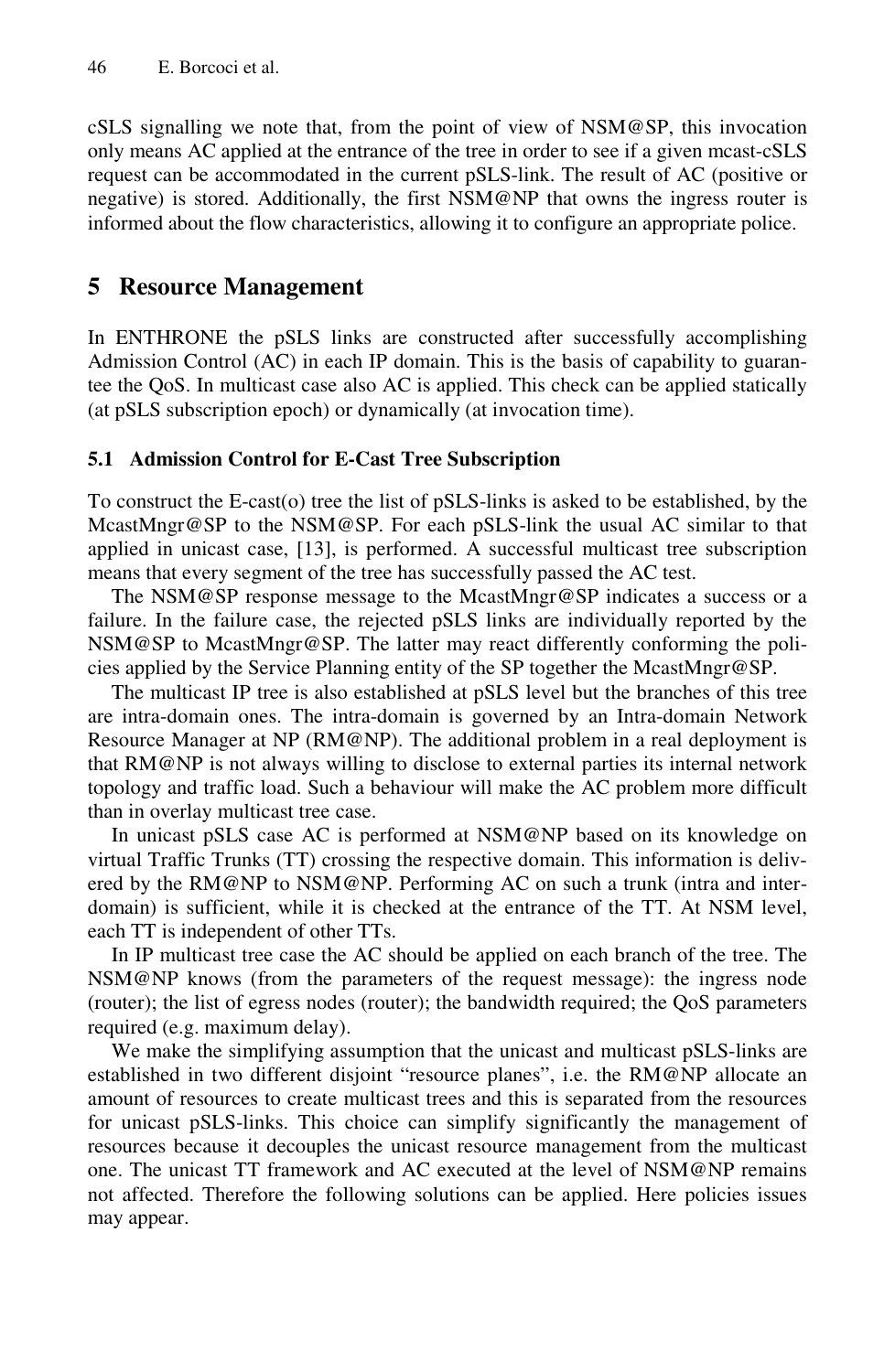#### *A. The RM@NP does not disclose to the NSM@NP the intra-domain topology.*

The NSM only knows the tree root and the leaves, so it cannot make AC. The NSM@NP makes a request for a tree to the RM@NP containing the parameters specified above. Then the RM@NP selects an appropriate tree for this request and performs AC on each tree branch in terms of bandwidth (and maybe delay) - depending on policy applied. The RM@NP returns an answer to the NSM@NP, about acceptance/rejection of the request and also updates its matrices of resources.

While this solution simplifies the task of the NSM@NP, it does not allow it to apply its own policies for AC. In the best case the NSM@NP could pass together with its request, some more additional parameters, to allow RM@NP to apply one of the several options.

### *B. The RM@NP discloses the internal tree topology to the NSM@NP.*

The NSM@NP makes a request for a tree to the RM@NP with parameters specified above. In this case the RM@NP selects a possible tree and returns to the NSM@NP information on the available tree in the form:  $T(V,E)$ , where V is the node set; E is the edge set and we have weights associated to links. Each cost is expressed as a pair  $(B, d)$  where the B= max available bandwidth and  $d = max$  delay on that link. The NSM@NP performs AC on each tree branch in terms of bandwidth (and maybe delay) - depending on policy. Upon successful AC, the NSM@NP informs the RM@NP about this reservation. The RM@NP updates its matrices of resources.

This solution still makes the AC at NSM@NP level, but the computation of the tree itself is performed by the RM@NP..The advantages of this design are that still NSM@NP is free to apply different policies to accept/reject multicast services requests, independent on how the RM@NP manages its resources. At its turn, the RM @NP can apply its own policies of network dimensioning because it is this entity which offers a given tree to the request of NSM@NP.

#### *C. The RM@NP discloses the internal graph topology to the NSM@SP.*

This is the most open policy of the RM@NP, based on higher degree of trust and cooperation with EIMS. Initially and at each start of a Resource Provisioning Cycle, [11], [13], the RM@NP sends to the NSM@NP information on an available graph to be allocated for multicast services. The graph is expressed in the form:  $G(V,E)$ ; where V is the node set;  $E - edge$  set and we have weights associated to links. Each cost is expressed as a pair  $(B, d)$  where the B= max available bandwidth and  $d = max$  delay on that link.

Then in the event of a new request for a multicast tree NSM@NP computes a feasible tree. First it constructs a constrained sub-graph eliminating those branches which do not satisfy the bandwidth constraint. Then it computes a spanning tree (even if the tree is bigger than required, the computation algorithm is simpler) having the root in the node indicated in the request. This can be computed depending on policy in several ways: *a.* by only using a concave metric of 1/B where B is bandwidth. The tree is a shortest path one (SPT) in terms of bandwidth wideness and the algorithm can be, e.g. Dijkstra; *b.* by using an additive metric, i.e. delay; *c.* by optimising both bandwidth and delay (more complex solution and less scalable). .On each branch of the required tree the NSM@NP applies AC in terms of delay (remember that the bandwidth constraint has been fulfilled). Upon successful AC, the NSM@NP computes an available graph by subtracting the used resources from the initial ones.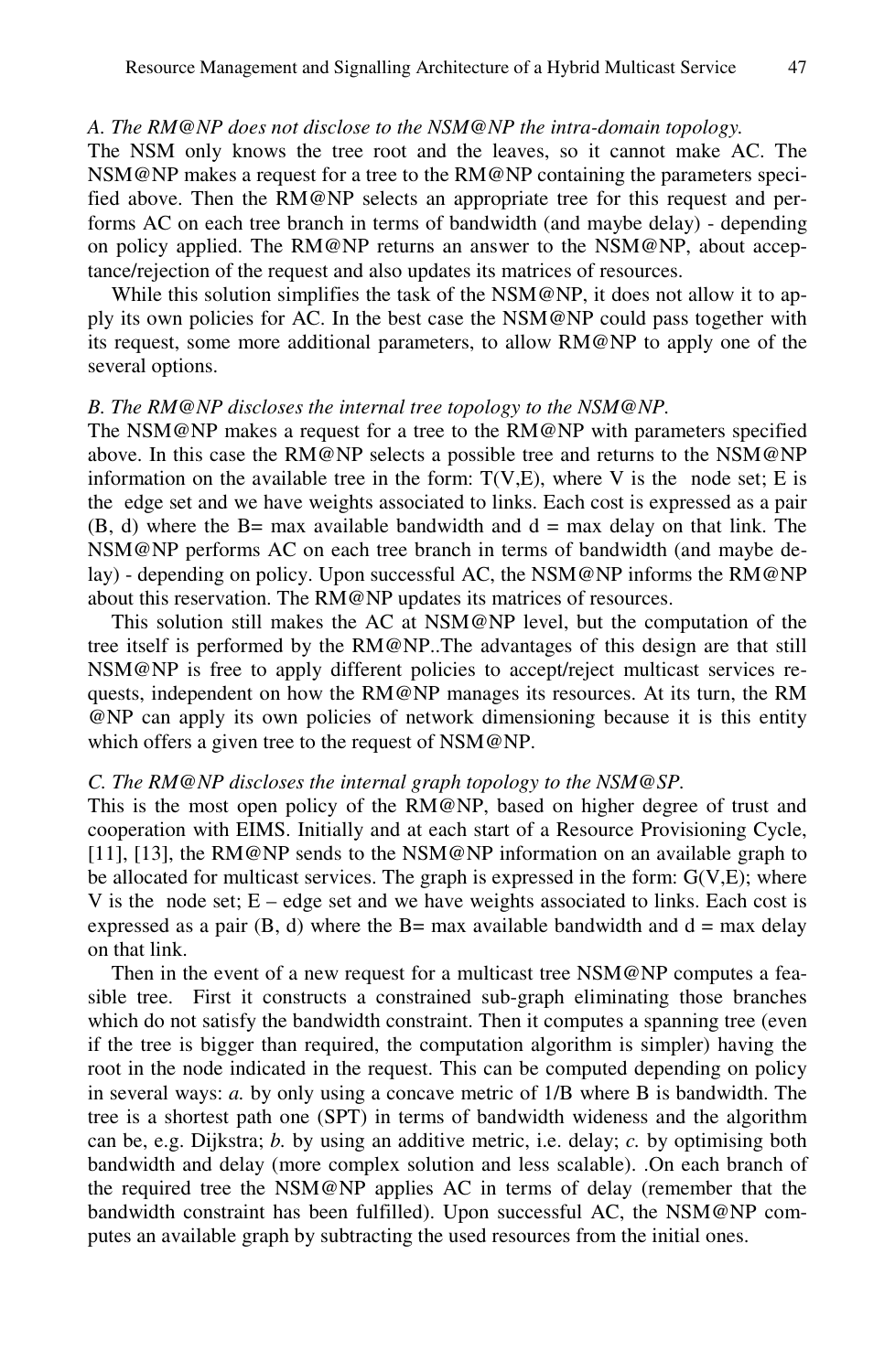At a new request the NSM@NP uses the updated available graph as an input for tree computation. This solution gives the highest degree of liberty to the NSM@NP in applying different policies in the process of tree computation.

### **5.2 Policy Based Management for Multicast Tree Subscription**

The ENTHRONE framework is open and flexible in the sense that it allows the SPs and NPs to apply their own policies for service and resource management. The Policy Based Management related details of ENTHRONE including policy analysis tool and policy decision and enforcement methods are discussed in details in [13].

In multicast service case several policies can be applied at subscription phase. Here are below some examples

Estimated data for future traffic are considered (being generated by the traffic forecast block). Therefore, the tree leaves will be defined only for those AN regions where a given minimum number of future users is estimated.

When receiving the answer from NSM@SP about the multicast tree pSLS subscription, the McastMngr@SP can react in several ways depending on the policy applied: P1. McastMngr@SP can be satisfied with the sub-tree proposed by NSM@SP and ask it to consider installed that sub-tree. The amount/percentage of successful branches is also subject of policies; *P2.* McastMngr@SP is not satisfied and in this case it can ask the cancellation of all sub-trees (i.e. all pSLS-links); *P3.*  McastMngr@SP might ask the NSM@SP a new tree with different quantitative parameters (e.g. lower bandwidth, lower QoS, reduced number of branches, etc.).

Also different policies may be applied in the process of making tree computation and AC as shown in the section above.

### **5.3 Dynamic Resource Allocation**

The AC for mc pSLS-tree invocation is performed similarly to that of subscription. The difference is that the tree is already known (computed at subscription phase). Therefore the three cases described in the Section 5 still apply.

In case A, the NSM@NP does not know the tree IP multicast tree topology. The AC should be performed by the RM@ NP.

In case B and C the Admission Control is performed by the NSM@NP because it knows the tree and has the necessary information on previously subscribed trees. Monitoring information can be used in the process of AC if information on the actual load of the tree branches is available.

All policies discussed at multicast pSLS subscription can be applied for invocation also. Additionally policies can be applied for tree maintenance. While not all these policies are included in the current implementation (except some basic ones) the framework is enough flexible to allow different policies to be applied, defined by the SP and also by NPs.

## **6 E-Cast Implementation**

The E-cast system is currently under implementation in the ENTHRONE project framework. Figure 3 presents (as an example) a part of the ENTHRONE system, the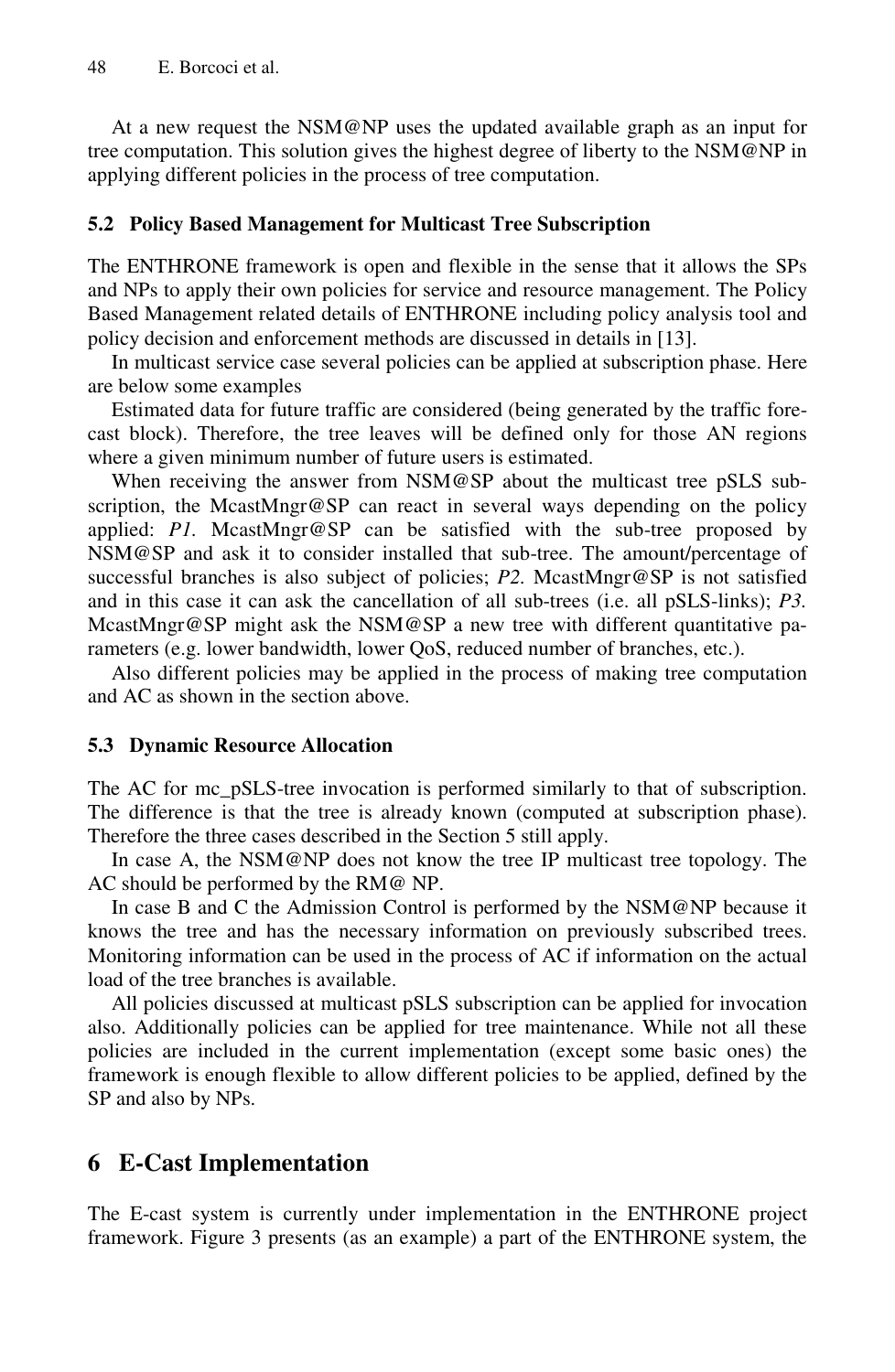

**Fig. 3.** Architecture of the Network Service Manager at NP

overall view of the implemented architecture of the EIMS-Network Service Manager at NP (NSM@NP).

The EIMS@NP subsystem is composed of: Network Service Manager - responsible for service provisioning and pSLS processing; Inter-domain Network Resource Manager –responsible mainly to find inter-domain paths; The Intra-domain Network Resource Manager (Intra-NRM). The latter does not belong to ENTHRONE EIMS but it is owned by NP.

The details of the NSM@NP subsystem are not given here; they can be found in [13], [14], [17]. In Figure 3 the Multicast Manager is emphasized and its relationships with other entities are drawn. The Multicast Manager at NP is instructed by the Service Planning block to perform low level multicast related functions (e.g. to construct the IP multicast tree, etc.).Its south-bound interface is used to request to the intradomain resource manager to install the multicast tree.

The implementation solution for the interfaces outside the NSM@NP has been Web-Services based, [17], due to flexibility offered. In particular, *Multicast Manager WSDL interface* –used by the IP Multicast Manager to ask to Intra-NRM to construct a multicast IP level tree composed of pSLS links.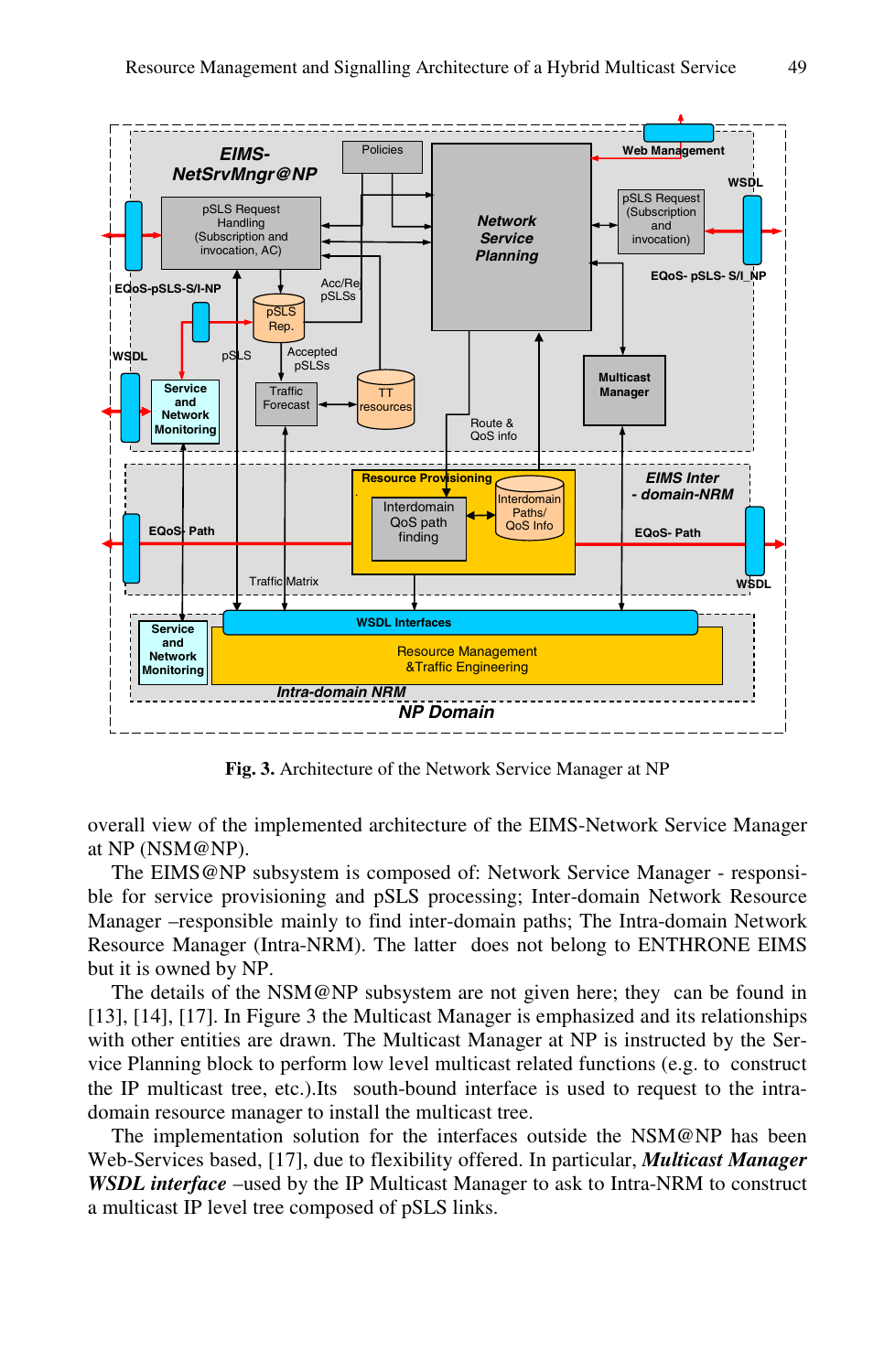Below it is given an example of a set of messages used for the construction of the overlay multicast tree by establishing unicast pSLS agreements between E-Nodes and also for resource invocation for the overlay multicast tree. For example, the first two messages are used to subscribe a pSLS pipe between two E-cast nodes. These messages could be used between EIMS@SP and NSM@NP or between two NPs.

- *pslsMcastSubscribeRequest* (pSLS obj req)
- *pslsMcastSubscribeResponse* (status, pSLS obj resp)
- *pslsMcastInvokeRequest* (pSLS obj req)
- *pslsMcastInvokeResponse* (status)
- *pslsMcastSubscribeCloseRequest* (pSLS obj req)
- *pslsMcastSubscribeCloseResponse* (status)
- *pslsMcastInvokeCloseRequest* (pSLS obj req)
- *pslsMcastInvokeCloseResponse* (status)

For IP multicast pSLS establishment in the "leaf" IP core domains a similar set of messages are defined but having different parameters. They are exchanged only between the EIMS@SP and NSM@NP in the "leaf" tree core domains. After NSM@NP receives these messages it will know that it is the "leaf" core domain and consequently it will inform the IP Multicast Manager to subscribe and then to invoke the IP multicast tree.

# **7 Conclusions**

The work on E-cast hybrid multicast service with QoS guarantees over multiple IP domains, presented previously in [10] is continued with new proposals for a signalling system and scalable solutions (both in the data plane and control/management plane) for resource management, both at overlay level and network level. The overlay multicast solution is independent on the existence of IP multicast in the Autonomous Systems but in our hybrid approach one can benefit of IP multicast in those domains where IP multicast is deployed. The inter-domain multicast signalling is done between managers, at aggregated level, thus exposing good scalability. The resource allocation can be done at aggregated and individual level with distinction between operational phases of subscription and invocation. Separation is achieved between the service management at overlay virtual level and actual resource management at network level. The proposed system is currently implemented in the ENTHRONE project. The implementation results will be soon reported in a future work.

## **References**

- 1. Deering, S.: Host Extensions for IP Multicasting, IETF RFC 1112 (1989)
- 2. Diot, C., et al.: Deployment Issues for the IP Multicast Service and Architecture. IEEE Network 14(1), 78–88 (2000)
- 3. Asaeda, H., et. al.: Architecture for IP Multicast Deployment: Challenges and Practice. IEICE Transactions on Communications E89-B(4), 1044–1051 (2006)